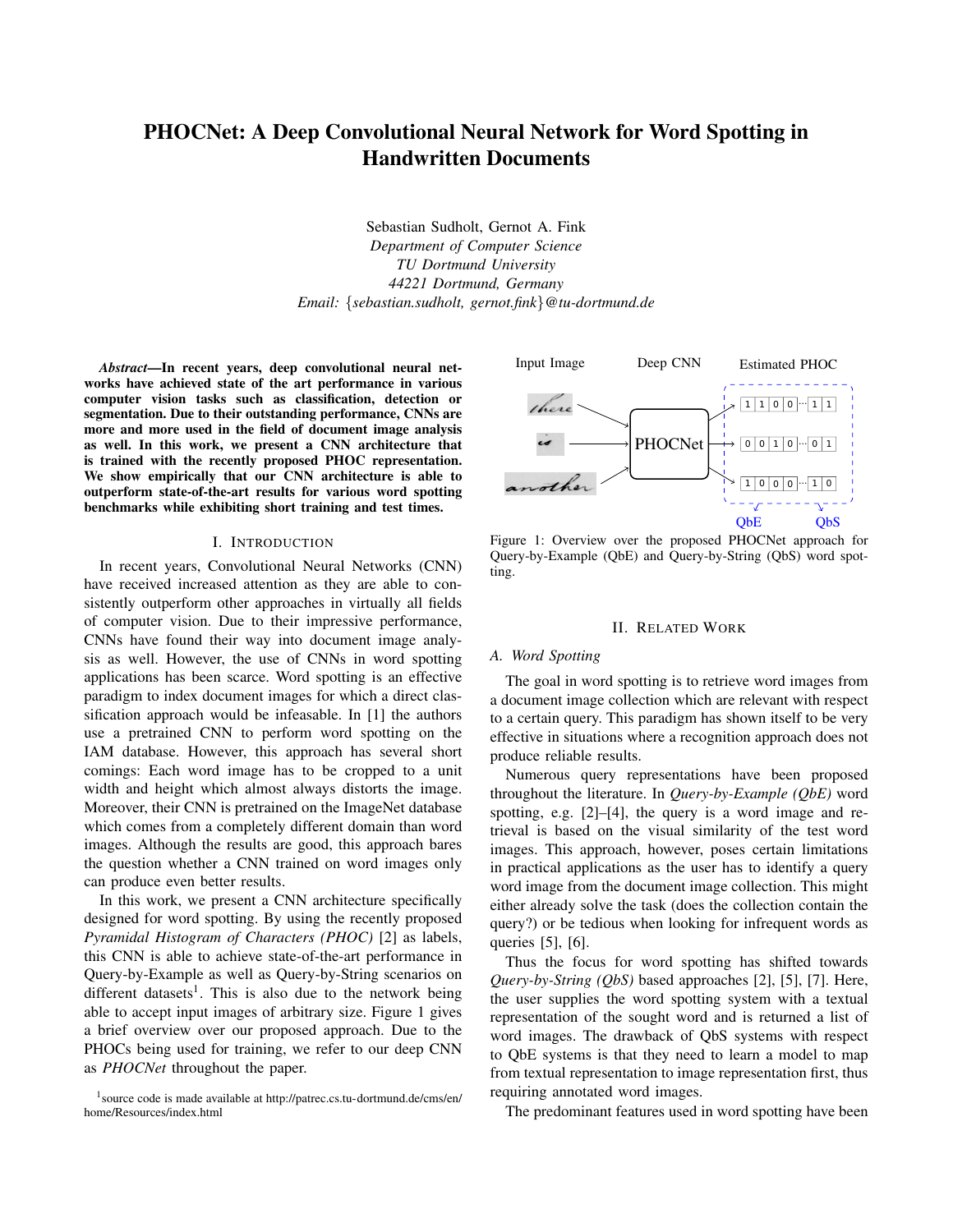

Figure 2: The figure visualizes the extraction of a PHOC from a given text string at levels 1,2 and 3.

SIFT descriptors [2], [4], [5], [7], [8], geometric features [3], [9] and HOG-based descriptors [10]. All features share their expert design and the ability to be generated in an unsupervised fashion.

The current state-of-the-art in segmentation-based word spotting are AttributeSVMs trained on an attribute representation called *Pyramidal Histogram of Characters (PHOC)* [2]. This representation encodes visual attributes of the corresponding word image. Here, an attribute refers to a semantic unit that may be shared between word images. Intuitive attributes of a word image are its characters. The PHOC encodes if a certain attribute (i.e. character) is present in a certain split of the string representation of a word. For example, the 2nd level of the PHOC encodes whether the word contains a certain character in the first or second half of the word. Figure 2 exemplarily visualizes the extraction of a PHOC from a text string. In [2] the authors skip a global representation and represent a word image by a PHOC with 2, 3, 4 and 5 splits. This yields a binary histogram of size 504. Additionally, they use the 50 most frequent bigrams at level 2. Using the lower case Latin alphabet plus the ten digits, the PHOC has a size of 604.

## *B. Convolutional Neural Networks*

Although CNNs were initially proposed in the early 1990's [11], it has only been recently that they received major attention. The advent of large scale datasets such as ImageNet [12] and highly optimized implementations running on graphic cards enabled the typically thousands of parameters of such a network to be trained in an acceptable amount of time.

The convolutional part of a CNN can be thought of as producing a feature representation that can be fitted to the data at hand in a supervised manner. After this part, deep CNNs usually make use of a standard *Multilayer Perceptron (MLP)* as a classifier. Here, multiple so called fully connected layers are stacked together to form the MLP.

The recent success of deep CNN architectures is in large parts due to the use of *Rectified Linear Units*  $r(x)$  =  $max(0, x)$  as non-linear activation functions. With these activation functions, neural networks with a large number of layers can be trained efficiently as they eliminate the problem of vanishing gradients. Other regularization measures such as Dropout or input image augmentation help prevent the problem of overfitting [13], [14]. This is especially important as deep neural networks often feature millions of parameters.

Despite their large success, there has been very limited work on using CNNs for word spotting. In [1] a pretrained deep CNN is finetuned to learn classes of word images. The output is then used to perform word spotting. However, using a pretrained CNN and finetuning on word images might leave the network stuck in a local optimum specific to the initial training domain (in this case the ImageNet database) which might not yield top performance. Additionally, the CNN used needs a fixed image size. The majority of word images has thus either to be scaled or cropped to this size. This leads to either distorting or erasing important parts of the word image. In our approach, the word image size is not altered which helps the CNN to generalize better over common semantical units (i.e. characters, bigrams,...).

The approach closest to ours is described in [15]. Here, an ensemble of a character and an n-gram CNN is used to perform unconstrained text recognition. While the first CNN predicts the character at each position of a word image the latter classifies whether a certain n-gram is present in the word. This approach resizes the word images similar to [1]. However, the encoding of the characters at the individual positions is somewhat similar to the PHOC representation.

## III. METHOD

## *A. PHOCNet Architecture*

The architecture of our PHOCNet is visualized in figure 3. The design choice is based on a number of considerations. First, we only use  $3 \times 3$  convolutions followed by ReLU activations in the convolutional parts of the neural network. These convolutions have been shown to achieve better results compared to those with a bigger receptive field as they impose a regularization on the filter kernels [14]. Similar to the design presented in [14], we select a low number of filters in the lower layers and an increasing number in the higher layers. This leads to the neural network learning fewer features for smaller receptive fields and more features for higher level and thus more abstract features.

Usually, CNNs are fed with images of the same width and height. Most word images would thus have to be either cropped or anisotropically rescaled. As was already mentioned in section II-B, this resizing might severily distort similar semantic aspects in the visual domain (consider the chracter *a* in two hypothetical word images showing *as* and *about*). In order to counter this problem, we make use of a *Spatial Pyramid Pooling Layer* [16]. This type of layer allows CNNs to accept differently sized input images and still produce a constant output size which is essential for training the network. The key insight is, that convolutional and pooling layers can already handle different image sizes as the only thing changing is the feature map size. In traditional CNN architectures, only fully connected layers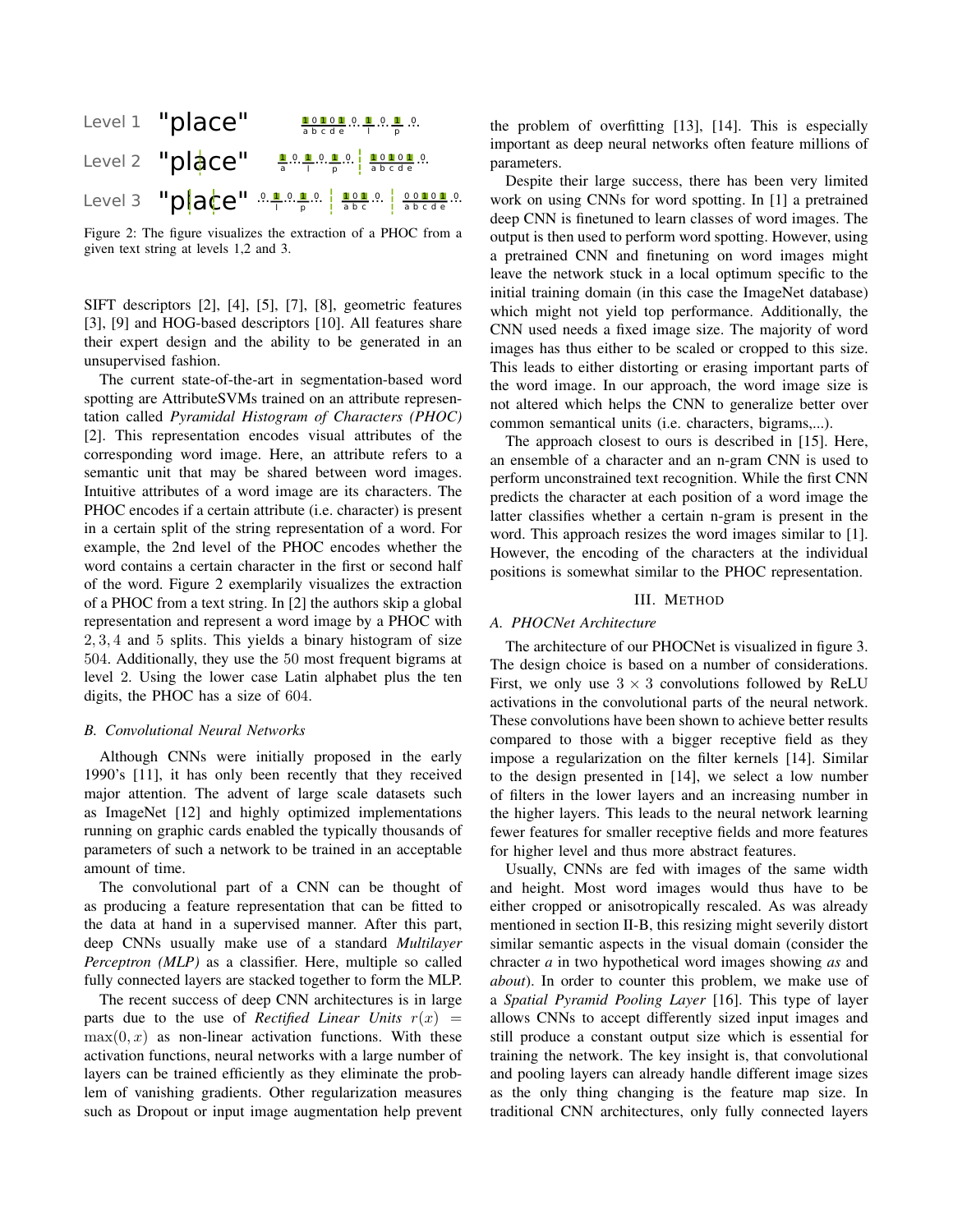

Figure 3: The figure displays the PHOCNet architecture. All convolutional layers are depicted by a green, all max pooling layers by an orange and the fully connected layers by a black box. The red box depicts the spatial pyramid pooling layer while the blue box represents the sigmoid activation layer. The number of filters for each convolutional layer is shown underneath as are the number of neurons for the fully connected layers. The number of neurons in the last layer is equal to the size of the PHOC. Convolutional layers use stride 1 and apply 1 pixel padding. Pooling layers use stride 2. If the PHOC is created using only the lower case characters from the Latin alphabet plus the ten digits, it has a dimensionality of 604.

can not deal with changing image sizes. Thus the authors propose to use a pooling strategy similar to the well known spatial pyramid principal as the last pooling layer before the fully connected part of the CNN. This way, a CNN can be fed with arbitrarily sized input images and is still able to produce a constant output size. In our method, we use a 3 level Spatial Pyramid max pooling to circumvent the need for cropping or resizing the input image.

The common task for a CNN is a 1 of  $k$  classification. Usually, this is achieved by applying the softmax activation

$$
sm(\mathbf{o})_i = \frac{e^{o_i}}{\sum_{j=1}^n e^{o_j}} = \hat{y}_i
$$
 (1)

to the output o of the CNN which produces pseudoprobabilites for each class. For word spotting, using this single label classification paradigm is infeasable due to a number of reasons: If the query word class is not among the training classes (out of vocabulary), it is not obvious how to perform QbE word spotting. Even worse, QbS word spotting is altogether impossible for these queries. Also, the softmax is usually overconfident for misclassifications which makes it hard to automatically detect errors.

In order to alleviate the problems at hand, we let the CNN predict a PHOC representation for a given word image. This allows for transfering knowledge about attributes from the training images to the test images as long as all attributes in the test images are present in the training images.



Figure 4: Visualization of a standard softmax output and the output of the PHOCNet.

In order to train a deep CNN with PHOCs, the softmax activation can no longer be used as multiple elements of the PHOC can be 1. However, training the CNN with PHOCs as labels can be seen as a multi-label classification task. Thus we replace the softmax activation by a sigmoid activation function

$$
sg(x) = \frac{1}{1 + e^{-x}}\tag{2}
$$

which is applied to every element of the output vector. Figure 4 visualizes the changes compared to a standard softmax CNN. In this figure and also in figure 3 we show the sigmoid activation as a seperate layer in order to visualize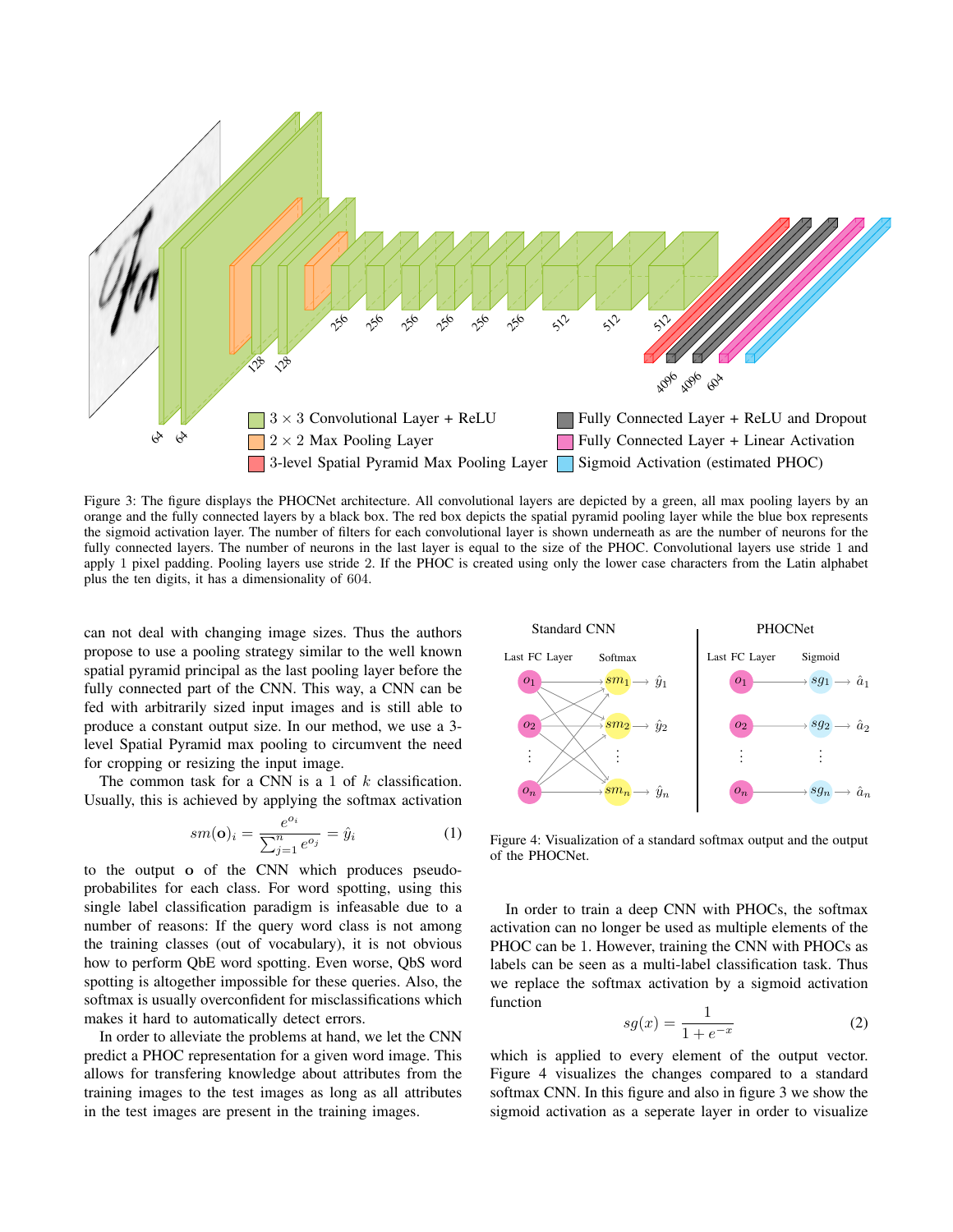the replacement of the softmax layer. Here,  $\hat{a}_i$  refers to the pseudo probability for attribute  $i$  being present in the word image. Using the sigmoid this way, each attribute is interpreted as a label in a multi-label classification task.

For training, we apply the cross entropy loss

$$
E(\mathbf{a}, \mathbf{\hat{a}}) = -\frac{1}{n} \sum_{i=1}^{n} \left[ a_i \log \hat{a}_i + (1 - a_i) \log(1 - \hat{a}_i) \right] \quad (3)
$$

to the output  $\hat{a}$  of the CNN and backpropagate the error gradient. Here,  $a_i$  represents the annotation label for attribute i extracted from the PHOC label.

The output of the resulting deep CNN can be used as a holistic word image representation in a simple retrieval approach. For QbE, the representations can be compared directly while for QbS a PHOC can be generated from the query and be compared to the output representation of the neural network.

#### *B. Regularization*

The vast amount of parameters in our PHOCNet makes it prone to overfitting. Hence, we apply a number of regularization techniques that have become common when using deep CNNs.

In many image classification tasks, CNNs have greatly benefitted from the use of *Dropout* in the fully connected layers [13], [14]. In Dropout, activations of a certain layer are randomly set to 0 [17]. This acts as a regularizer on the CNN as neurons following a layer with dropout can no longer rely on a neuron in the previous layer to be active for a specific input image. In our approach, we apply Dropout of 0.5 to all but the last fully connected layer (all black layers in figure 3).

Additionally, we augment the set of training word images. This balances the classes of word images and imposes another measure of regularization on the CNN. For the augmentation we randomly sample a number of word images from each class and apply a random affine transform per sampled word image. This affine transform is obtained by selecting the relative coordinates  $(0.5, 0.3), (0.3, 0.6)$  and (0.6, 0.6) and multiplying each coordinate value with a random factor drawn from a uniform distribution with limits [0.8, 1.1]. The transform is then the homography needed to obtain the new coordinates from the initial coordinates. For each class we generate images such that the classes are balanced and the number of training images amounts to 500 000.

## *C. Training*

We train our PHOCNet using stochastic gradient descent with a batch size of 10, momentum of 0.9, weight decay of  $5 \cdot 10^{-5}$  and an initial learning rate of  $10^{-4}$ . The selection of these parameters is based on those used in [14] for a similar network architecture. Training is run for 80 000 iterations with the learning rate being divided once by 10 after 70 000 iterations. The chosen parameters stay the same for all experiments.

Initializing the CNN parameters before training is a critical aspect in learning the model. We follow [18] and initialize the weights by randomly sampling from a zeromean uniform distribution with variance  $\frac{2}{n}$  where *n* is the number of parameters in a given layer. Likewise, layer biases are initialized with 0. We found this initialization to produce slightly better results compared to initializing from a Gaussian distribution as proposed in [19]. Training is then carried out on a single Nvidia GeForce Titan X GPU using the Caffe framework [20].

### IV. EXPERIMENTS

## *A. Datasets*

We use a total of four datasets to assess the performance of the PHOCNet. The first is the well known George Washington dataset (GW).It consists of 20 pages of correspondences from George Washington and his associates which contain a total of 4860 words. As there is no official partition in training and test images, we use the approach as was presented in [2] and perform a fourfold cross validation. We use the exact same partitions as were used in  $[2]^2$ .

The second dataset is the IAM Handwritten Database  $(IAM)<sup>3</sup>$ . It is made up of 115 320 words written by 657 writers. We use the official partition available for writer independent text line recognition. In order to be able to directly compare our results to [2] we exclude the official stop words as queries but keep them as distractors in the dataset.

The third dataset is the **Esposalles database**  $[22]^4$ . It is an ancient marriage license register written between 1451 and 1905 by multiple writers. Here, we use the official word partition which contains 32 052 training images and 13 048 test images.

The last dataset used is the IFN/ENIT database<sup>5</sup>. Different from the previous datasets it features Arabic script in the form of handwritten city names. The IFN/ENIT is made up of seven different subsets. We use the common partition of subsets  $a, b$  and  $c$  for training and subset  $d$  for testing. This way, the training set contains a total of 19 724 word images while the test set contains 6735 images. In order to extract PHOCs from the Arabic script we used a reduced character set which was created in the following way: First all character shapes were mapped to their representative Arabic characters. Characters with optional *Shadda* diacritic are replaced with characters without the Shadda diacritic. Special two-character-shape ligature models were mapped to two-character ligature models without the shape contexts.

<sup>5</sup>http://www.ifnenit.com/download.htm

<sup>2</sup>partitions available at https://github.com/almazan/watts/tree/master/data <sup>3</sup>http://www.iam.unibe.ch/fki/databases/iam-handwriting-database

<sup>4</sup>http://dag.cvc.uab.es/dag/?page id=3704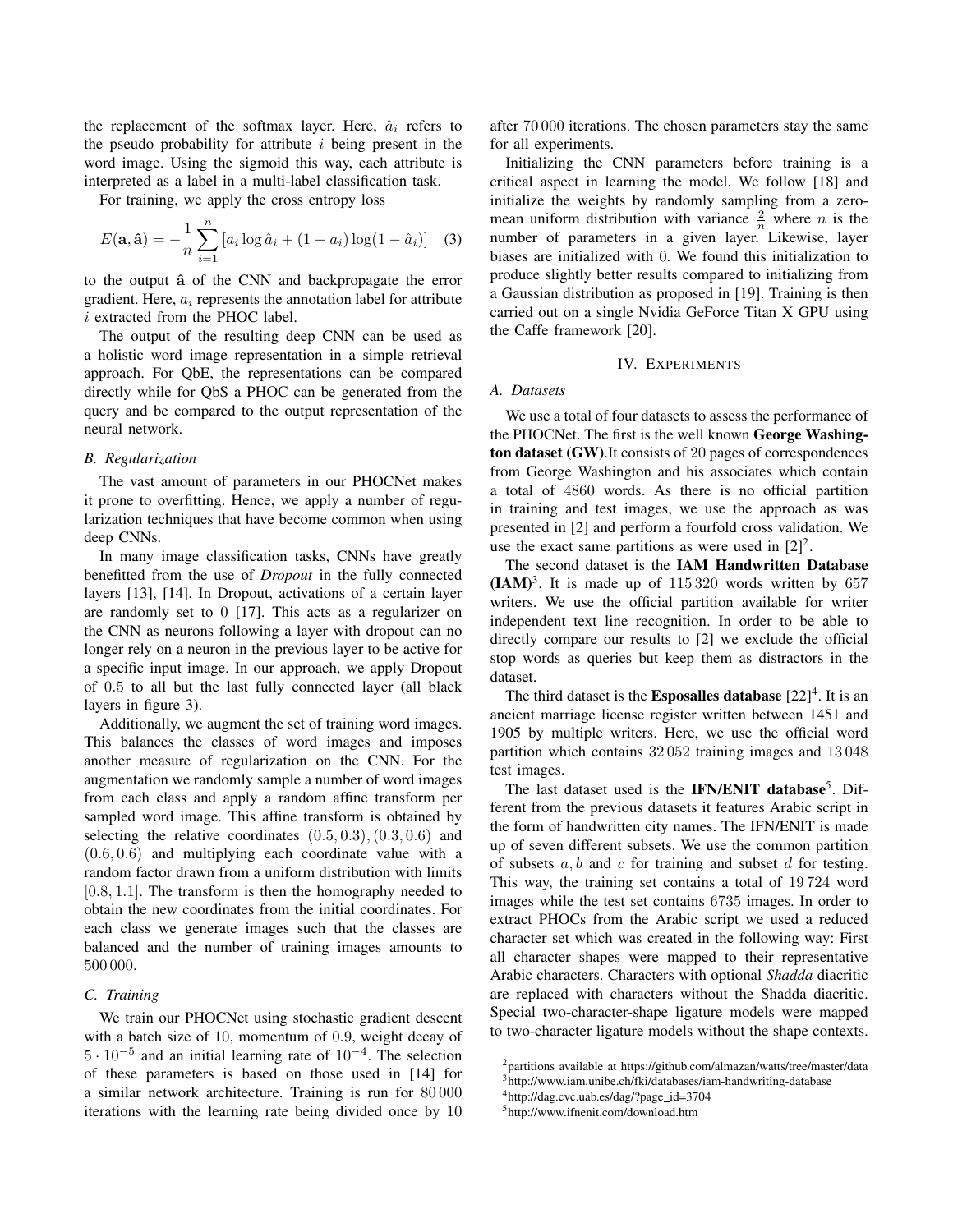|                        |                          |                          |                          |                                   |                          | . .                      |                               |                                   |  |
|------------------------|--------------------------|--------------------------|--------------------------|-----------------------------------|--------------------------|--------------------------|-------------------------------|-----------------------------------|--|
| Method                 | GW<br>QbE<br><b>ObS</b>  |                          | IAM<br>QbE<br>QbS        |                                   | Esposalles<br>QbE<br>QbS |                          | <b>IFN/ENIT</b><br>ObE<br>QbS |                                   |  |
|                        |                          |                          |                          |                                   |                          |                          |                               |                                   |  |
| <b>BLSTM</b> $(*)$ [9] | ٠.                       | 84.00                    | $\overline{\phantom{a}}$ | 78.00                             | $\overline{\phantom{a}}$ | $\overline{\phantom{a}}$ |                               | ٠.                                |  |
| SC-HMM $(*)$ [21]      | 53.10                    | $\overline{\phantom{a}}$ | $\overline{\phantom{a}}$ | ۰.                                | ۰                        | ۰                        | 41.60                         | ۰                                 |  |
| LSA Embedding [5]      | $\overline{\phantom{a}}$ | 56.54                    | $\overline{\phantom{a}}$ | $\overline{\phantom{a}}$          | ۰                        | $\overline{\phantom{a}}$ | ۰                             | ۰                                 |  |
| Finetuned CNN [1]      | ۰                        | -                        | 46.53                    | ۰                                 | $\overline{\phantom{a}}$ | ۰                        |                               | $\overline{\phantom{a}}$          |  |
| Attribute SVM [2]      | 93.04                    | 91.29                    | 55.73                    | 73.72                             | ۰                        |                          |                               | ۰                                 |  |
| Softmax CNN<br>PHOCNet | 78.24<br>96.71           | ۰<br>92.64               | 48.67<br>72.51           | $\overline{\phantom{a}}$<br>82.97 | 89.38<br>97.24           | 93.29                    | 91.78<br>96.11                | $\overline{\phantom{a}}$<br>92.14 |  |

Table I: Results for the QbE and QbS experiments in mAP [%]

This mapping produces a character set of size 50, the corresponding PHOC representation has a dimensionality of 800.

## *B. Protocol*

l,

We evaluate our PHOCNet in segmentation-based QbE and QbS scenarios. For both scenarios we use the same protocol as was presented in [2]: First, the annotation bounding box is used to create a perfect segmentation. Then the PHOCNet is trained on the training partition of each dataset (for training parameters see section III-C). During query time, each word image in the test set is used once as a query to rank the remaining word images in the test set for QbE. As a distance measure, we chose the Bray-Curtis dissimilarity [8]. Queries which appear only once in the test set are discarded (they still appear as distractors in the other retrieval lists though). For QbS we extract all unique transcriptions in the test set and use their PHOC representation as queries to rank all images in the test set. As a performance measure, the *Mean Average Precision (mAP)* is calculated for all queries (only valid queries for QbE).

We compare the performance of our PHOCNet to stateof-the-art results reported in the literature. As an additional baseline, we evaluate a deep CNN trained to predict word labels on the four datasets as well (Softmax CNN). This CNN has the same architecture as the PHOCNet except for using a softmax activation instead of a sigmoid activation as the last layer (see figure 4). During some pre-experiments, it became evident that the Softmax CNN needs considerably more training iterations than the PHOCNet. Thus, we set the total number of iterations for the Softmax CNN to 500 000 with the learning rate being divided by 10 after 250 000 iterations.

## *C. Results & Discussion*

Table I lists the results for the different experiments run on the four datasets. Methods marked with an asterisk do not share the same evaluation protocol and can thus not be compared to our method directly. However, we include them to give a general idea on where the PHOCNet ranks performance-wise. For example, in [9] the authors retrieve entire lines of word images which in [2] could be shown to be easier than retrieving single word images as is done here. In [21], a fifefold cross validation is performed which leaves the system with a smaller test set and thus also an easier retrieval task.

Figure 5 displays the mAP over the course of the training for the four QbE experiments. Note that an iteration means computing the gradient for the current batch and adjusting the weights of the CNN accordingly.

There are a number of interesting observations to make from the experiments. First, we can disprove the notion that deep CNNs always need massive amounts of training data when trained from scratch as is stated in [1]. Using simple data augmentation and common regularization techniques, we are able to outperform other methods on even small datasets like the GW (in our setup 3645 training images, 964 classes in training on average). Driven by this result, we investigated using even smaller training partitions for this dataset. Using the same cross validation splits as presented in section IV-A and taking only one fold for training and one fold for testing, the PHOCNet was able to achieve a mAP of 86.59 (1215 training images, 488 classes in training on average).

Second, the multi-label classification approach in our PHOCNet leads to faster training times and higher performance compared to a standard softmax CNN. For the IAM, training terminates in less than 17 hours. Estimating the PHOC representation for a given word image takes less than 28 ms. In comparison, training Attribute SVMs on the IAM database takes roughly two days [2]. Moreover, if training speed is the primary concern, highly competitive results can already be achieved after 40 000 iterations (see figure 5).

Another very appealing aspect of our PHOCNet is its robustness with respect to the parametrization. In all experiments we chose the exact same set of parameters. Additionally, the PHOCNet's performance on the IAM database shows its robustness in a multi writer scenario.

## V. CONCLUSION

In this paper we introduced PHOCNet, a deep CNN architecture designed for word spotting. It is able to process input images of arbitrary size and predicts the corresponding PHOC representation. We show empirically that the PHOC-Net is able to outperform current state-of-the-art approaches on various datasets. Compared to a CNN trained on the